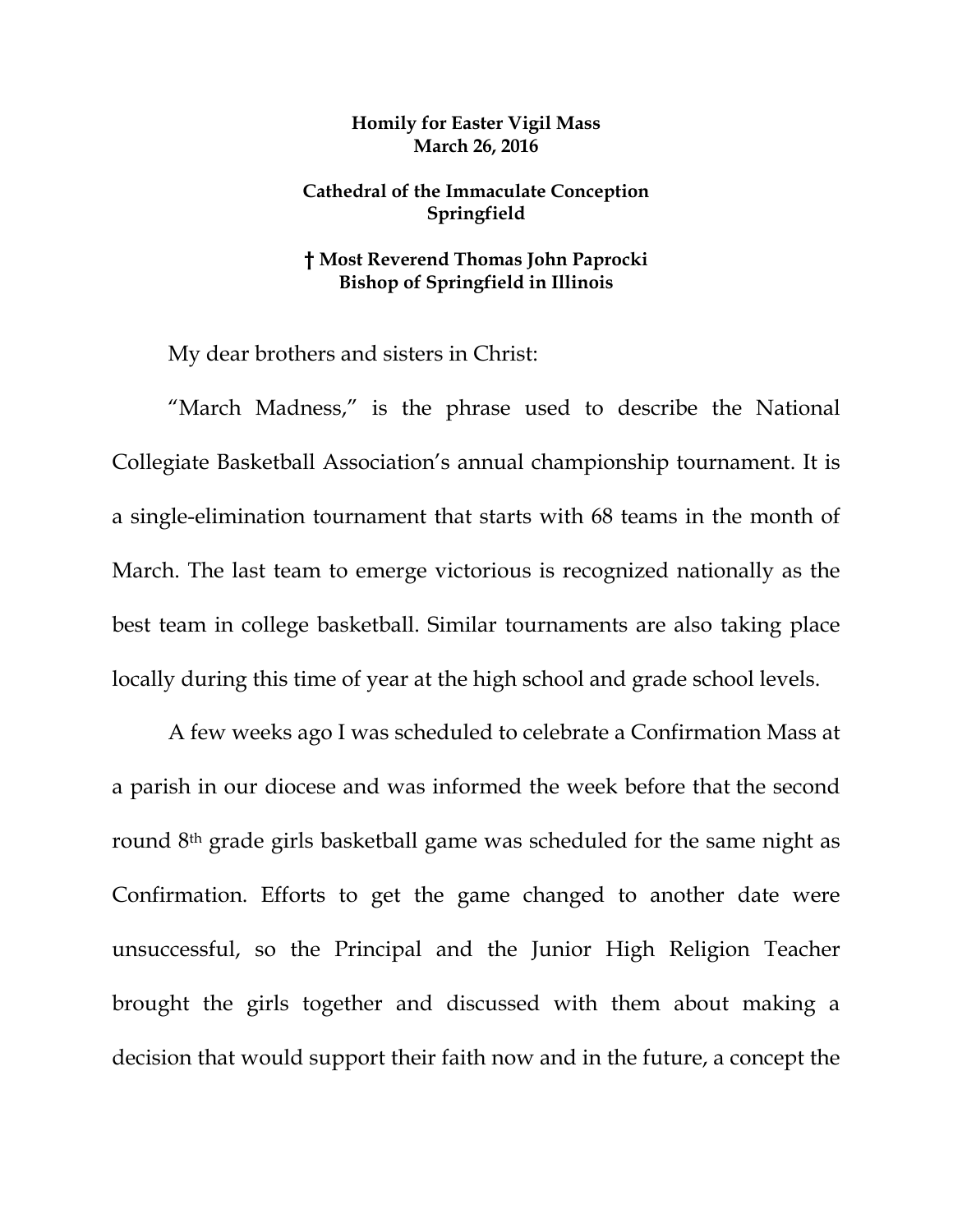girls had been discussing during their preparation for Confirmation. After the discussion, it was suggested the girls take a walk around the school to think about their decision. The girls asked if they could go as a group to the new school chapel instead. Once in the chapel, the girls began an impromptu prayer service asking for guidance in this situation and for their intentions. Upon leaving the chapel, the girls informed the Principal they had decided they would not be participating in the regional game so they could participate in their Confirmation.

I am sharing this story with all of you because I wanted to bring to light a hidden example of courageous sacrifice for the faith that would otherwise have remained largely unknown behind the scenes. I also wanted to tell you about this because, in fact, these five girls were not at the Confirmation that night, but instead did play in their regional basketball game after all, so I wanted to explain how that came about as well.

 You see, when I heard about the girls' decision, I was very moved that these young women would make such a mature decision of faith, especially since I love sports myself and I know how significant a playoff game can be. But I was also reminded of the story in the Bible that we heard earlier this evening from the Book of Genesis about Abraham being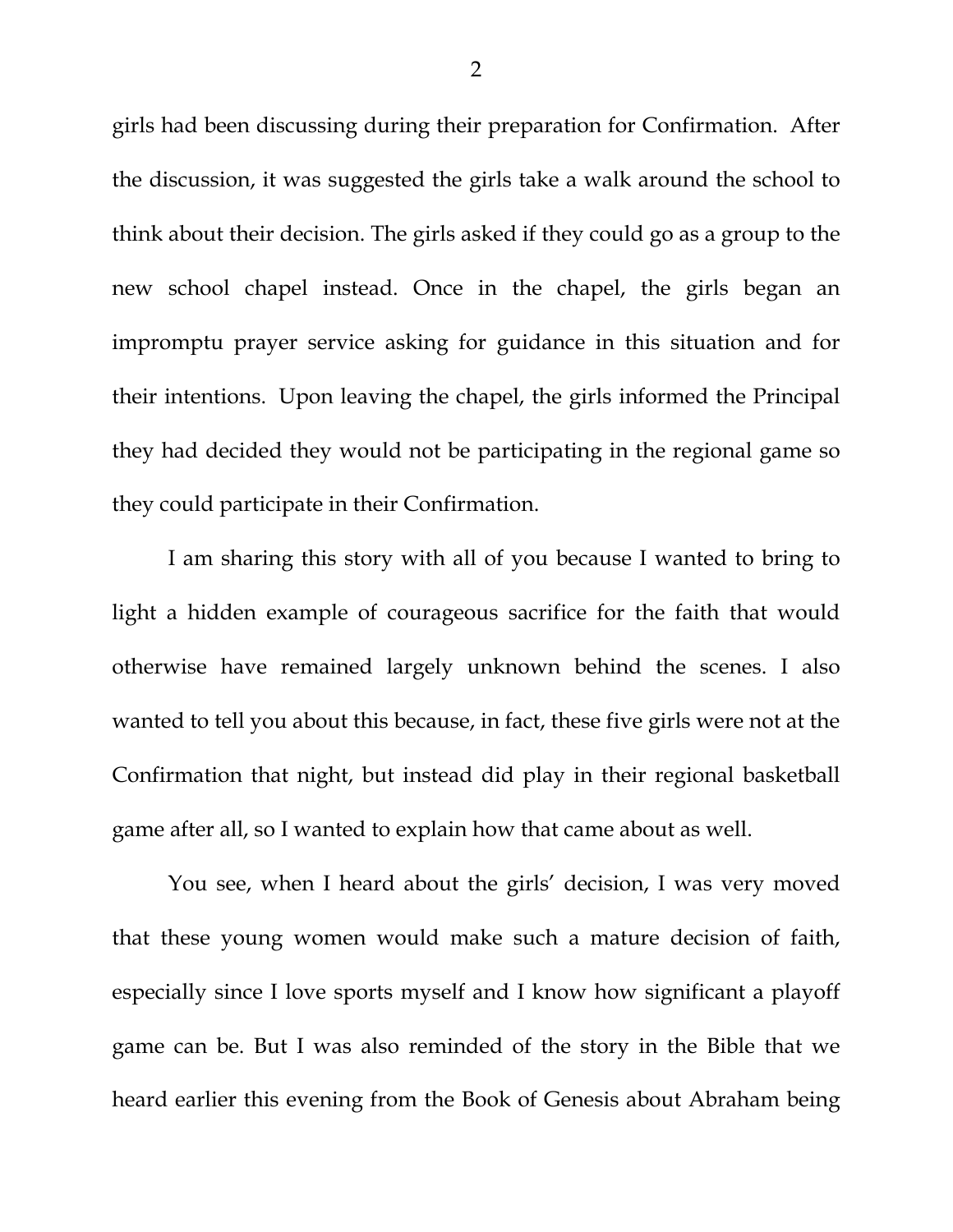tested by God, who asked Abraham to sacrifice his own beloved son, Isaac, as a burnt offering to God. Abraham immediately prepares to obey, but at the last moment an angel of the Lord stops the sacrifice, commanding Abraham with these words: "Do not lay your hand on the boy. Do not do the least thing to him. For I know now that you fear God, since you did not withhold from me your son, your only one" (Genesis 22:12). In the end, God did not require Abraham actually to carry out the sacrifice, since the Lord was satisfied simply knowing that Abraham was willing to put God above everything and everyone else.

 Now of course, skipping an 8th grade regional basketball game is not the same magnitude as sacrificing one's son, but it may feel that way to an eighth grader! So just as in the case of Abraham, I thought God would be satisfied knowing that these girls would be willing to make this sacrifice and put God above everything else, so I suggested the players be allowed to participate in the basketball game and I offered to confirm them at another time, which I did the following Sunday morning at the ten o'clock Mass at our Cathedral in Springfield. I commend these girls on their willingness to offer a meaningful sacrifice to God and provide an extraordinary example of faith for all of us. By the way, they lost the game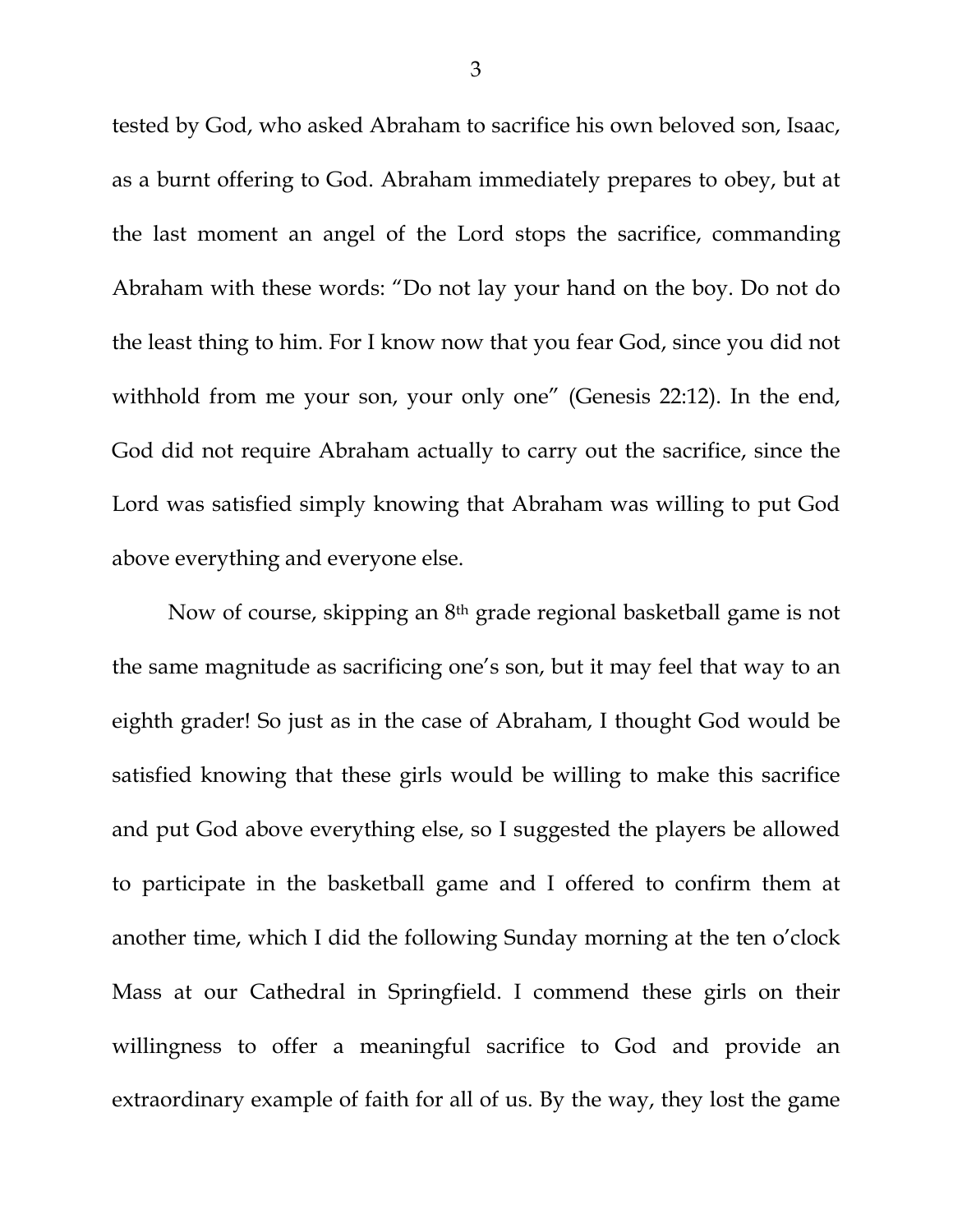that night, but perhaps that is another lesson to be learned, that there are some things more important than winning.

 Since "sacrifice" and "faith" are at the heart of this story, I would like to say a few words about each.

In popular usage, we tend to think of "sacrifice" as simply giving something up. But it really is much more profound than that. The word "sacrifice" comes from two Latin words, *sacer*, which means, "sacred," and *facere*, which means, "to make." So in its truest sense, "sacrifice" means to make something or someone sacred or holy, that is, consecrated to God. The sacrifices that we make as a matter of faith out of love for God in fact make us sacred and holy in the sight of God. The perfect sacrifice was Christ's death on the cross, which we commemorated yesterday on Good Friday. By this sacrifice of His only-begotten Son, God the Father showed His love for us, and by His willingness to die on the cross for our sins, Jesus makes us holy and consecrates us to His Father in heaven.<sup>1</sup> The sacrifice of Christ on the cross is commemorated and mysteriously made present in the Eucharistic sacrifice of the Church.2 Thus it is fitting that we celebrate the Sacrament of Initiation in the context of the Holy Sacrifice of the Mass.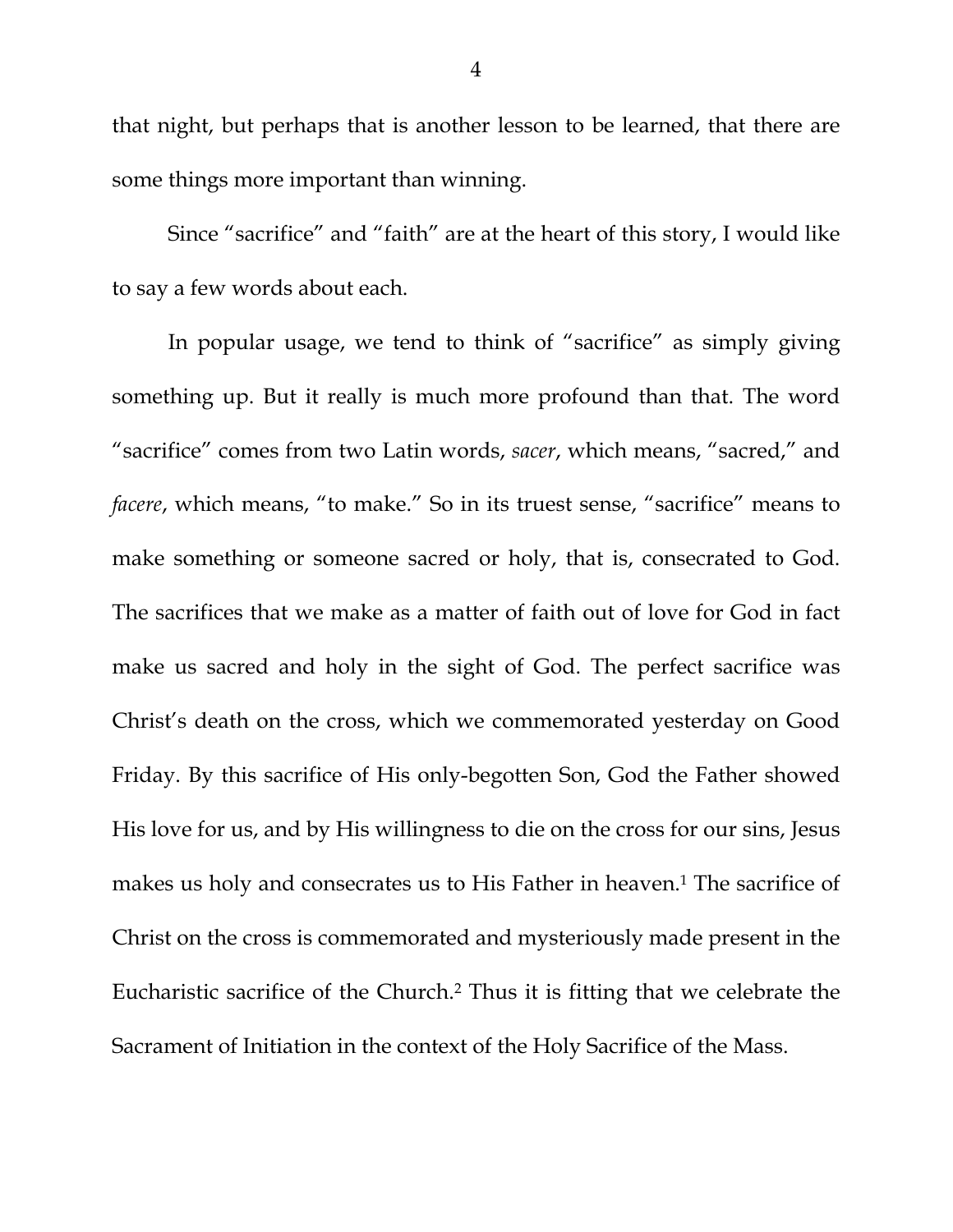Believing that bread and wine become the Body and Blood of Christ in the Holy Sacrifice of the Mass and believing that we are fully initiated into the Body of Christ, which is the Church, through the Sacraments of Baptism, Confirmation and Eucharist, are matters of faith. Faith is a gift from God that invites a response from us by which we assent to the whole truth that God has revealed, the truth that brings a superabundant light as we search for the meaning of life.3

As we go out into a world that is often hostile to religious faith, we must be provided with the spiritual weapons needed for battle with the forces of evil and we must be equipped with a strong suit of armor capable of protecting us. The Apostle Saint Paul describes this suit of armor in the following words from his Letter to the Ephesians: "Put on the armor of God so that you may be able to stand firm against the tactics of the devil" (Ephesians 6:11). The first and foremost weapon in this suit of armor is the shield of faith, as Saint Paul goes on to say: "In all circumstances hold faith up before you as your shield; it will help you extinguish the fiery darts of the evil one. Take the helmet of salvation and the sword of the spirit, the word of God" (Ephesians 6:16-17). Thus we say that Confirmation makes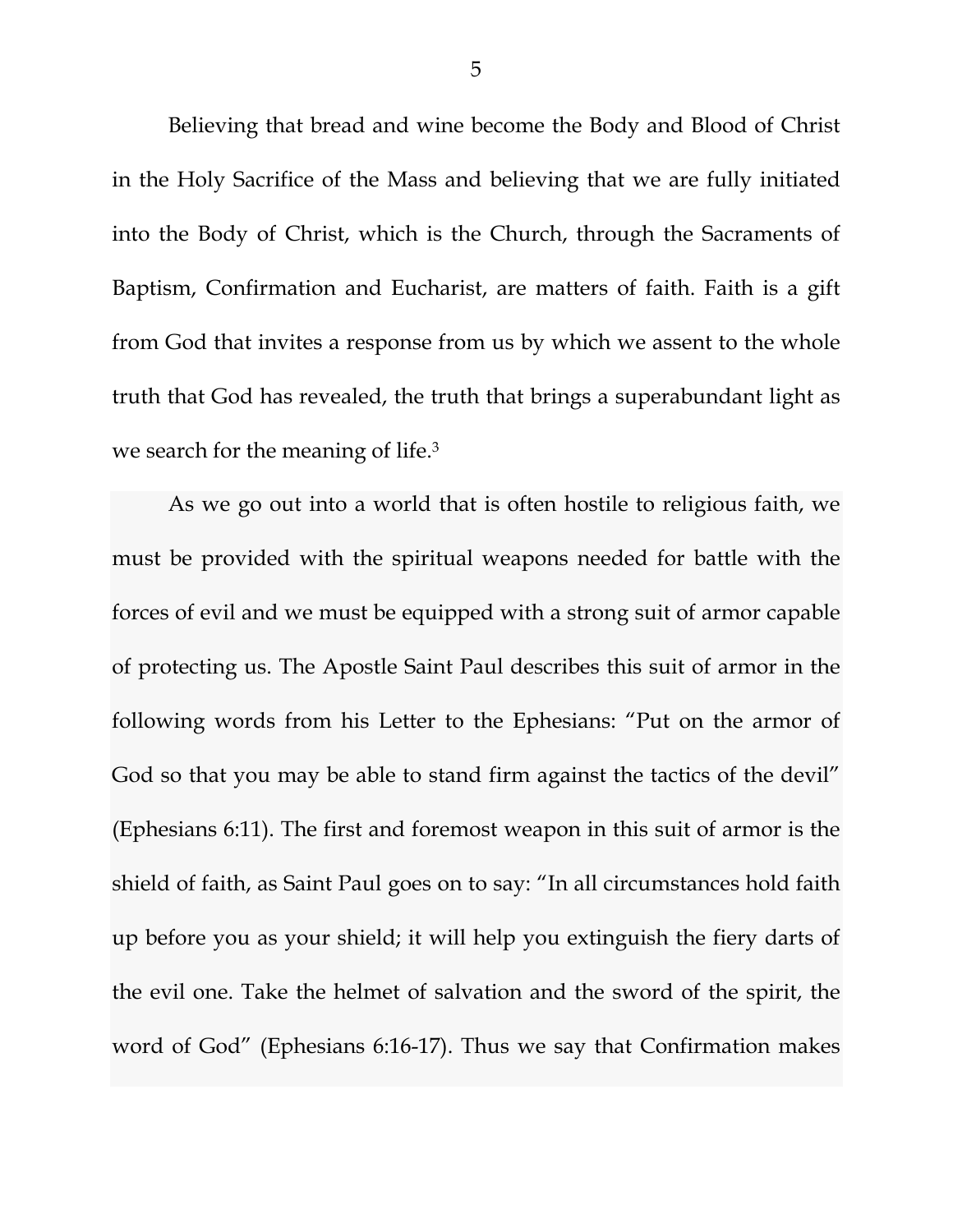us soldiers of Christ, armed with the spiritual weapons needed for the spiritual battles that wage war upon our souls.

When the devil strives to lead us astray by tempting us to sin, faith shows us a view of the abyss of hell, so that we might behold the torments that will be the punishment of sinners. At the same time, "faith throws open the portals of heaven, where the highest rewards are prepared for those who persevere in the love of God and the pursuit of virtue."4

One of the biggest challenges in our secular world is the temptation not to practice the faith. If you give in to that temptation, you will be paying a heavy price. Imagine that you have studied and worked hard to get into a very elite college or top-tier university. Then, when you receive the letter notifying you that you have been admitted to this prestigious institution, you never attend any classes. What a waste that would be! Similarly, those of you being fully initiated into the Church tonight have studied and worked hard to become full members of the Catholic Church. If you stop going to church after this celebration of the Easter Vigil, you will squander not only all your preparation for your adult life as a Christian, but you will be rejecting a great gift that God has given to you. "For by the sacrament of Confirmation, the baptized are more perfectly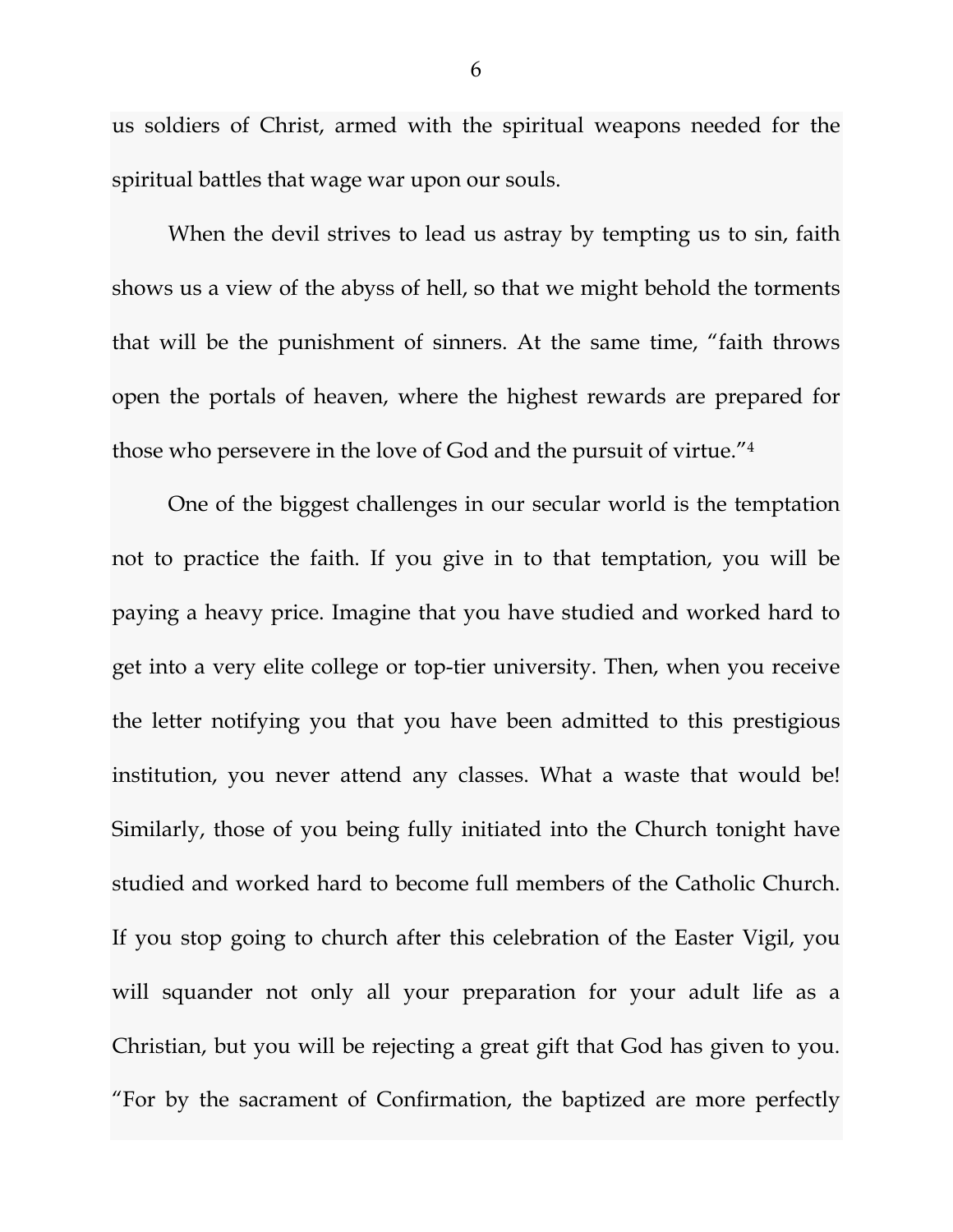bound to the Church and are enriched with a special strength of the Holy Spirit. Hence they are, as true witnesses of Christ, more strictly obliged to spread and defend the faith by word and deed."5

What this is saying is that your reception of Baptism, Confirmation and Eucharist does not mark the completion of your involvement with the Church, but precisely the opposite: this liturgy tonight is not a "graduation" but an initiation or beginning that brings the recipient into full membership in the Church. Being a full member then brings some expectations and responsibilities, namely, to tell other people about your relationship with Jesus Christ, to manifest that relationship in the way you live, and invite other people to share in this faith. Of course, none of this is easy to do, so God gives us the special strength of His Holy Spirit to carry out these duties and responsibilities.

 This beautiful liturgy of the Easter Vigil is a gift given to all of us by the Church each year to renew our hope and encourage us to persevere in moving forward on our path of discipleship. The Old Testament readings paint a picture of God's loving care for His people throughout history. Even though our ancestors strayed away from that love on many occasions, God would not give up on the people He had chosen to be His own.